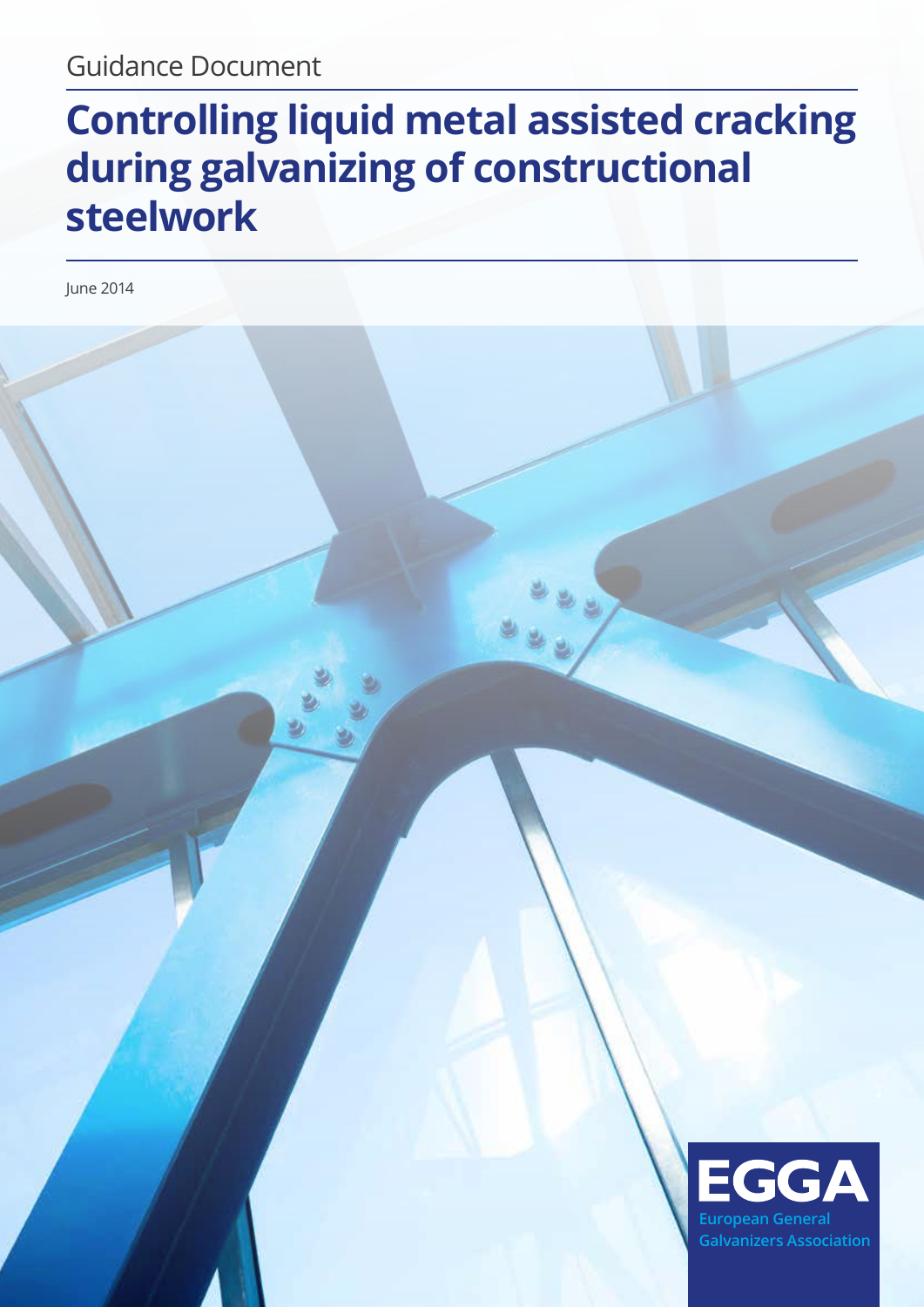# **Contents**

| 1.1 | A basic explanation of liquid metal assisted cracking during galvanizing |                                                                                                                                                                                                                                                                                                                                                                                                                        |  |  |
|-----|--------------------------------------------------------------------------|------------------------------------------------------------------------------------------------------------------------------------------------------------------------------------------------------------------------------------------------------------------------------------------------------------------------------------------------------------------------------------------------------------------------|--|--|
|     | 1.1.1 Material (Steel)                                                   |                                                                                                                                                                                                                                                                                                                                                                                                                        |  |  |
|     | 1.1.2 Stress during galvanizing                                          |                                                                                                                                                                                                                                                                                                                                                                                                                        |  |  |
|     | 1.1.3 Liquid Metal Environment                                           |                                                                                                                                                                                                                                                                                                                                                                                                                        |  |  |
|     | 1.1.4 Time                                                               |                                                                                                                                                                                                                                                                                                                                                                                                                        |  |  |
|     |                                                                          |                                                                                                                                                                                                                                                                                                                                                                                                                        |  |  |
|     |                                                                          |                                                                                                                                                                                                                                                                                                                                                                                                                        |  |  |
| 2.1 | General Guidance                                                         |                                                                                                                                                                                                                                                                                                                                                                                                                        |  |  |
|     |                                                                          |                                                                                                                                                                                                                                                                                                                                                                                                                        |  |  |
|     | Components with different thickness                                      |                                                                                                                                                                                                                                                                                                                                                                                                                        |  |  |
|     |                                                                          |                                                                                                                                                                                                                                                                                                                                                                                                                        |  |  |
|     | Lattice and complex fabrications                                         |                                                                                                                                                                                                                                                                                                                                                                                                                        |  |  |
|     |                                                                          |                                                                                                                                                                                                                                                                                                                                                                                                                        |  |  |
|     |                                                                          |                                                                                                                                                                                                                                                                                                                                                                                                                        |  |  |
|     |                                                                          |                                                                                                                                                                                                                                                                                                                                                                                                                        |  |  |
|     |                                                                          |                                                                                                                                                                                                                                                                                                                                                                                                                        |  |  |
|     |                                                                          |                                                                                                                                                                                                                                                                                                                                                                                                                        |  |  |
|     |                                                                          |                                                                                                                                                                                                                                                                                                                                                                                                                        |  |  |
| 3.1 | Use of alloying elements in the galvanizing bath                         |                                                                                                                                                                                                                                                                                                                                                                                                                        |  |  |
|     |                                                                          |                                                                                                                                                                                                                                                                                                                                                                                                                        |  |  |
|     |                                                                          |                                                                                                                                                                                                                                                                                                                                                                                                                        |  |  |
|     |                                                                          |                                                                                                                                                                                                                                                                                                                                                                                                                        |  |  |
|     |                                                                          |                                                                                                                                                                                                                                                                                                                                                                                                                        |  |  |
|     | 2.3<br>2.5<br>3.3                                                        | 1.2 Principles for Control of LMAC<br>2.2 Material selection and general design approach<br>2.4 Welding<br>2.6 Cut edges<br>2.7 Holes<br>2.8 Location of vent/drain holes for galvanizing<br>2.9 Cope-Cutting and Other Work in "K-areas" of Universal Beams and Columns<br>2.10 Cold forming<br>3.2 Control of the strain in the steel component during galvanizing.<br>Duration of immersion in the galvanizing bath |  |  |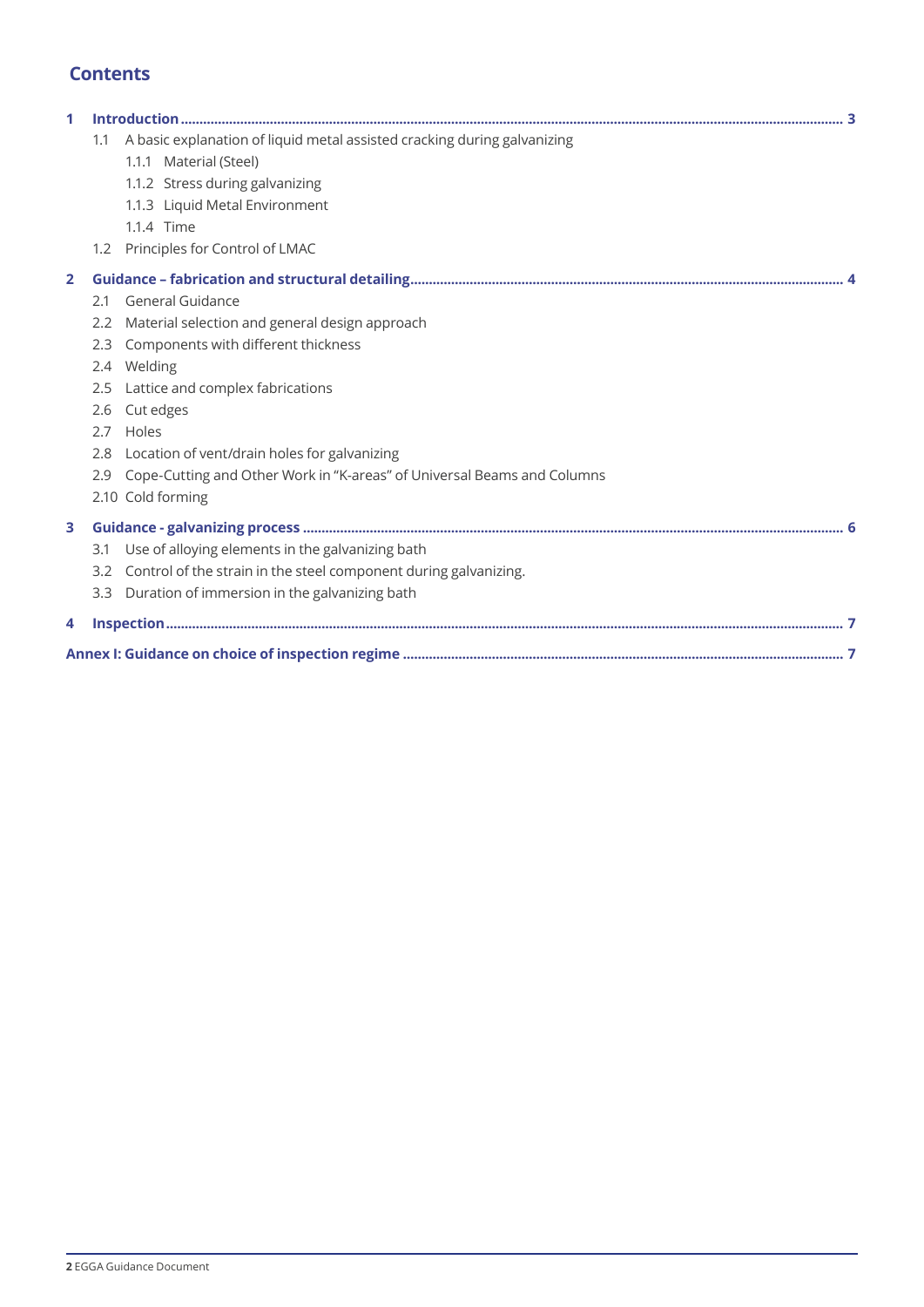# **1 Introduction**

Liquid metal assisted cracking (LMAC), or liquid metal embrittlement (LME), occurs when a combination of steel characteristics, fabrication detailing and galvanizing processing variables create conditions for brittle cracking of a steel article during galvanizing. Such a combination of factors rarely occurs in practice.

For fabrications that might be susceptible to LMAC, it is recommended to follow the guidance contained in this document. This guidance augments the basic guidance given in Clause 6.5.5 of EN ISO 14713 Part 2: 2009<sup>1</sup> - which encourages control of the design (e.g. location of stress concentrations) and detailing of the component (e.g. steel quality, levels of residual stress, quality of welding, and position and finishing of drilled or punched holes and flame-cut surfaces), and the galvanizing conditions (e.g. pre-treatment conditions, dipping speed and zinc melt constitution).

Recent experience demonstrates that (i) fabrication and detailing in line with EN 1090 Part 2; (ii) appropriate design for galvanizing in line with EN ISO 14713 Part 2 and (iii) galvanizing to EN ISO 1461 are the principal pre-requisites for avoidance of LMAC. However, attention to additional controls should be considered for fabrications that might be susceptible to LMAC.

Nowadays, examples of LMAC that are observed in practice are usually caused by faults in fabrication that can be simply avoided through adherence to requirements of EN 1090 Part 2 and associated good welding practice.

This guidance may also be used to support the Factory Production Control systems associated with EN 1090 that may be operated by a Steelwork Contractor with the support of the Galvanizer.

## **1.1 A basic explanation of liquid metal assisted cracking during galvanizing**

LMAC can occur as a result of the convergence of a number of adverse factors as described by the below diagram:

#### **1.1.1 Material (Steel)**

Batch galvanizing is successfully applied to a wide range of steel grades that exhibit a range of mechanical properties. Some of these properties, notably notch toughness, have a significant effect on susceptibility to LMAC. Variations in notch toughness between steels of the same grade and within a given steel component are known to exist. However, in preparing this guidance, these variations must be accepted and accommodated through control of other parameters, such as galvanizing process parameters and fabrication detailing.

#### **1.1.2 Stress during galvanizing**

LMAC (ie penetration of grain boundaries by liquid metal leading to brittle fracture) will not occur without the presence of (tensile) stress at the steel/liquid metal interface. The source of this stress is two-fold:

- Residual stress in the component created by manufacture (e.g., rolling) or fabrication (e.g., welding)
- • 'Induced' stress created by the differential thermal expansion/contraction of the steel component during galvanizing.

In the presence of more aggressive liquid metal environment, it is the peak value of strain that is likely to drive crack initiation.

#### **1.1.3 Liquid Metal Environment**

The presence of a liquid metal, such as zinc, is a prerequisite for LMAC to occur. It is known that the presence of certain alloying elements in the galvanizing bath has a significant effect on the occurrence of LMAC. The role of these alloying elements is thought to be two-fold. The alloying elements themselves, or eutectic compositions of alloys with other elements, have reduced solubility in liquid zinc and concentrate at the steel-zinc melt interface. These compositions may (i) be more aggressive for grain boundary penetration and (ii) increase heat transfer to the immersed section of the component with an increase in differential thermally-induced stresses in the component.

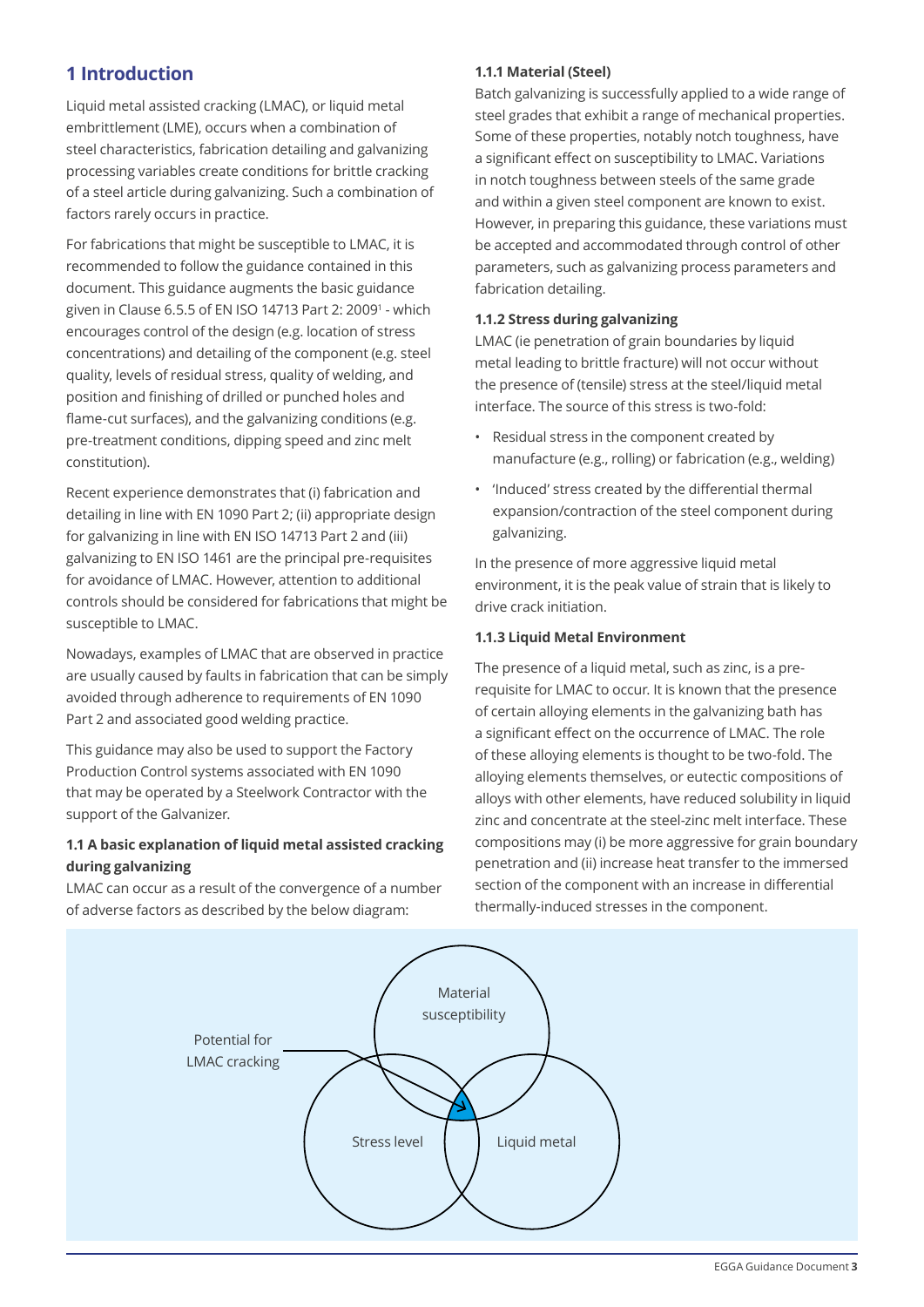#### **1.1.4 Time**

The duration of exposure to high stress / strain during galvanizing ('holding time' in the galvanizing bath) can have an effect on LMAC occurrence.

# **1.2 Principles for Control of LMAC**

This guidance is based on the following principles:

- i. Optimise fabrication detailing to reduce the susceptibility of steel components to cracking *(mainly achieved through compliance with requirements of EN 1090-2)*.
- ii. Identify design choices that increase susceptibility to cracking beyond that which can be controlled by optimal fabrication and galvanizing practice. Eliminate those design choices and/or ensure these designs are subject to suitable post-galvanizing inspection.
- iii. Control the galvanizing process to avoid process parameters that increase the susceptibility of steel components to cracking. Control of these parameters will significantly reduce the extent of additional requirements for fabrication detailing and widen the range of designs that are suitable for galvanizing.

## **2 Guidance – fabrication and structural detailing**

#### **2.1 General Guidance**

Good practice in fabrication detailing and methods, such as those required by EN 1090-2, will reduce the risk of cracking during galvanizing. However, depending on the type of steel component and construction in which it is to be incorporated, it may be necessary to adopt particular detailing and fabrication practices such as 'radiusing' of notches, grinding and finishing, for example to further reduce the risk of cracking.

The Steelwork Contractor should ensure that the steel used conforms to the required specification and is not downgraded material from a higher specification, or steel from an unknown supplier.

Stress is clearly an important factor and any steelwork fabrication will contain residual welding stresses and residual stresses from rolling, cold deformation and heat straightening. In the hot dipping operation there are additional thermally induced stresses at levels dependent upon the 'overall local stiffness' of the component being dipped and the differential temperature and temperature gradients set up. Large changes in material thickness should be avoided, such as thin gussets on thick members, as this causes stress due to unequal heating rates of the steel component.

Steel members will be sheared, sawn or gas/plasma/laser

cut to size and shape introducing further residual stresses. There may be a need for large holes or shapes to be cut and these again will add to the final stress pattern in the fabrication.

Defects on components, such as surface damage from undercuts during welding and structural notches, should be avoided.

Compliance with EN 1090-2 will significantly reduce the risk of cracking. Conversely, failure to comply with this standard may also increase the risk of cracking.

#### **2.2 Material selection and general design approach**

The minimum grade of steel that will achieve the design requirements should be specified. Higher grade steels are regularly galvanized but may be more likely to exhibit LMAC due to their microstructure and rolling stresses (i.e. stresses induced during rolling to improve yield stress). Care should be taken in the design of member components, so that they do not require excessive stiffening at the connection nodes.

Unbalanced internal stress states and variation in local restraint (such as arise on half end-plate connections) should, if possible, be avoided in steel constructions to be hot dip galvanized and alternatives such as bolted connections or full depth end-plates should be used.

#### **2.3 Components with different thickness**

Substantial changes in material thickness at any point will induce large thermal stresses, when dipped into the galvanizing bath as the thinner material will heat up much faster than the thicker material. The ratio of maximum/ minimum section thickness is recommended to be ≤5. Where this ratio would be exceeded, bolted connection of the sub-components would be advisable.

Symmetrical cross-sections are more advantageous than asymmetrical ones as they help to balance out the inherent stresses.

#### **2.4 Welding**

To minimise welding stresses the Engineer should stipulate the minimum welding requirements (size, weld metal, heat input) and if possible arrange welding to be balanced. Fillet welds are better than butt welds for fitments such as brackets and secondary stiffening, and in some situations intermittent welding should be considered where appropriate. The use of intermittent welding is an excellent way to minimise welding stresses. It also avoids creating air pockets between members that can easily lead to a pressure build up [with trapped air/water/galvanizing pretreatment fluids producing superheated air/steam at the galvanizing temperature].

Balanced welding patterns should be adopted, particularly for asymmetrical components. The welds should be as close as possible to the axis through the centre of gravity of the entire profile. If they are not, they should be as symmetrical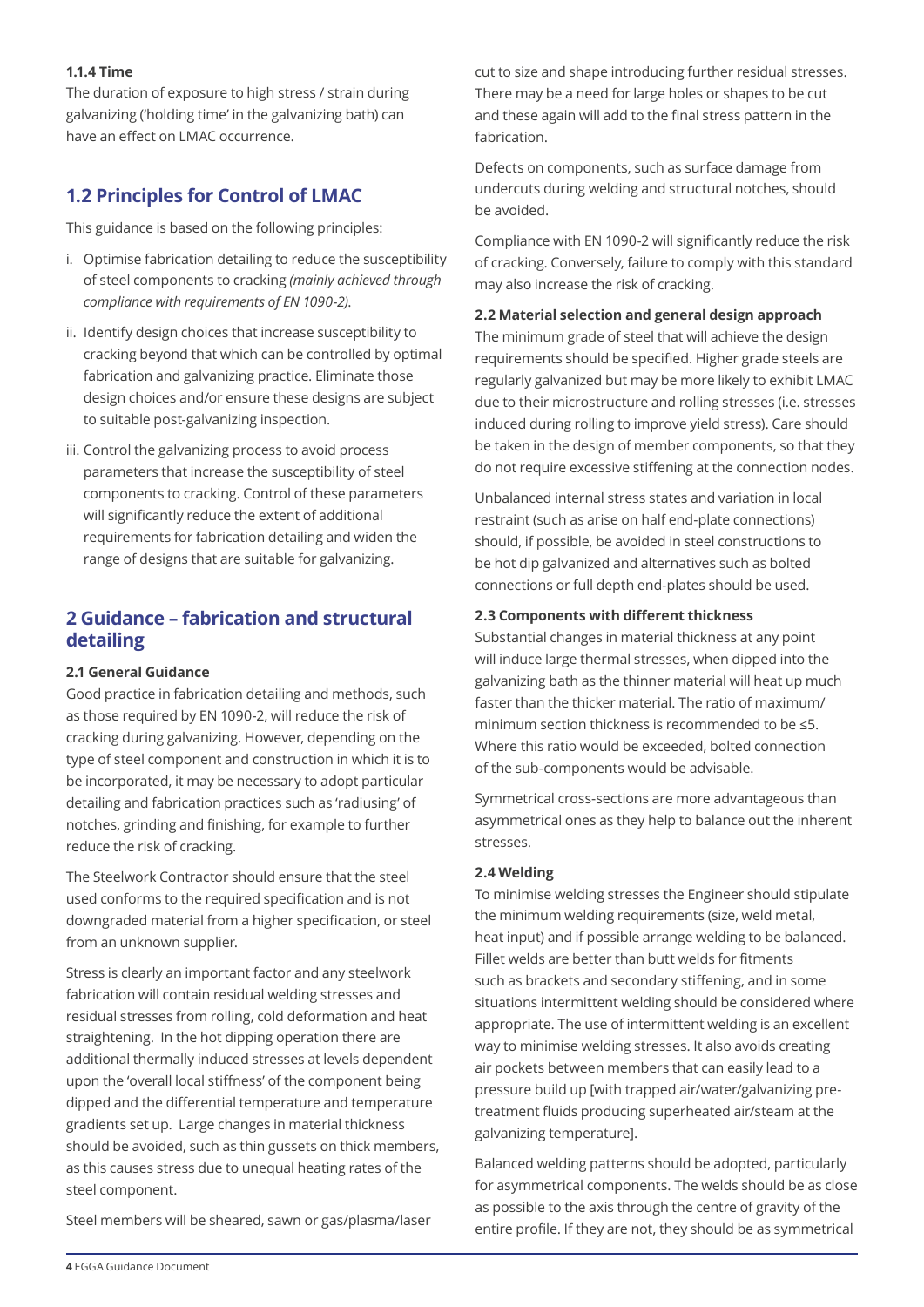as possible, at the same distance from the axis through the centre of gravity and should be generated at the same time. Asymmetrical cross-sections constitute a greater risk of warping, especially if thicker welds are positioned on one side, at a greater distance from the axis through the centre of gravity.

#### **2.5 Lattice and complex fabrications**

In lattice-type and other complex fabrications, as few redundant members as possible should be adopted, as these will increase stresses and distortions throughout the component members when heated. However, the need to minimise redundancy should be balanced against an overall appraisal of robustness and then weighted carefully against the suitability of galvanizing for a complex component.

Components in which any internal static redundancy leads to high secondary stresses in the zinc bath should be avoided.

#### **2.6 Cut Edges**

Cut edges can act as origins for crack initiation based on

- (a) The method used for cutting them.
- (b) Position in the work-piece.
- (c) Quality of workmanship.

Mechanical (saw) cutting should not cause any problems as long as tools are in good condition and do not introduce local stress raisers such as sharp irregularities or notches. However, problems may occur when perpendicular cuts intersect and create a sharp angled corner. In such cases it is necessary to ensure that the point of intersection between the two cuts is of a smoothly curved profile with no irregularity or notch. This may be achieved by first drilling a hole of minimum diameter of 10mm and then cutting to the hole to provide a suitable radius.

Flame cutting can cause localised hardness variations which may act as stress raisers and a surface hardness of 380HV should not be exceeded. If there are any doubts that this value can be respected, a light surface grinding of the edges of the flame cut areas can remove this effect and minimise the risk of crack initiation. It may also be possible to use flame-softening in these areas (see 2.9).

Best practice in steel fabrication, whether galvanized or not, is that thermally cut re-entrant curves and notches shall be rounded off with a minimum radius of 5mm.It is also good practice to apply this rule when such cuts are made using mechanical methods. Special considerations are necessary in the "K- areas" of universal beams, where copes are cut (see 2.9). It is very important that these considerations are taken into account.

#### **2.7 Holes**

Holes may be drilled or punched. In either case it is important that tools are in good condition to ensure that they are clean and smooth to avoid the creation of stress raisers.

Punching of holes can cause microcracks around the edge of the hole. However, because the punching process creates an area of localised compression, it is believed that these cracks are unlikely to propagate, whether the steel is subsequently galvanized or not.

Holes should not be drilled in the "K- areas" of Universal Beams and Columns. (See 2.9)

#### **2.8 Location of Vent/Drain Holes for Galvanizing**

Design guidance is contained within BS EN ISO 14713- 2:2009 and this should be observed (as required by EN 1090-2, Clause 10.5). That guidance includes recommended minimum hole sizes, but it is always advisable to discuss this with the Galvanizer prior to fabrication, in particular for complex fabrications.

Holes should be as large as possible, correctly positioned and few in number. They are vital in enabling the Galvanizer to maximise speed of immersion in the zinc and to ease withdrawal as well as in helping to improve safety and product quality. Specific considerations exist with the provision of vent/drain holes in universal beams and columns when they have transverse stiffeners/plates (see 2.9).

#### **2.9 Cope-Cutting and Other Work in "K-areas" of Universal Beams and Columns.**

Because cope-cuts are made in the "K-area" of universal beams and columns, the material susceptibility to cracking in those areas can be increased.

There are significant variations in localised toughness and strength characteristics in the "K-areas" of universal beams and columns, with typically higher strength and lower toughness than exist within the flanges. This is a natural outcome of the manufacturing method and because the strength/toughness characteristics are measured in the flanges, is not critical for function.

However, for this reason, particular care needs to be taken over any work done in these areas. The most common feature associated with crack events in "K-areas" is copecutting.

Although the overall incidence of LMAC associated cracks is very low, statistical investigation over several years has shown that the most prominent design feature which is apparent within those statistics is cope-cutting. Cracks originating at cope cuts have been well investigated and appropriate precautionary practices are already proven to virtually eliminate the risk.

As described in section 2.6, cuts may be made by mechanical or thermal methods and the precautions referred to in section 2.6 should be applied. Because of the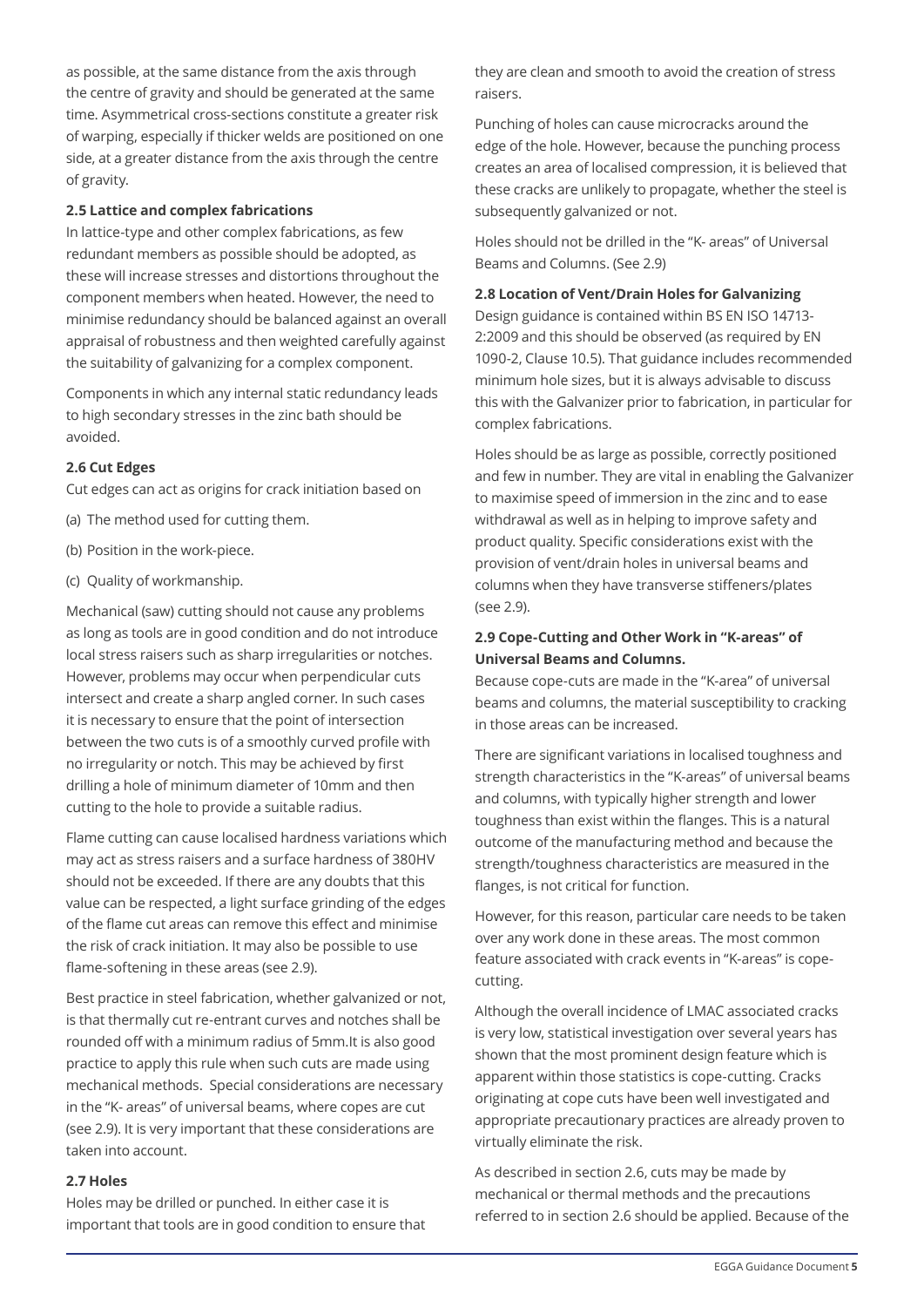particular characteristics of "K"-areas" described above, these precautions are the minimum requirement and further specific provisions should be considered:

- (a) If using mechanical methods, the practice of overcutting, filling in with weld material and then grinding is not recommended.
- (b) The minimum recommended radius for the curve<sup>2</sup> of the cut is 2.5cm.
- (c) A smoothly curved cut profile with no notching or irregularity is essential.
- (d) It has been established that flame-cutting may create a significant hardness gradient, giving a local increase in material susceptibility<sup>3</sup>. The removal of any localised surface hardness variation by light grinding of the side faces of the cut area or possibly flame-softening have been found to be effective ways of minimising this risk. Another method that has been described as effective is the welding of a bead along the edges of a flame-cut cope, which reheats the area and may relieve some of the residual stress near the cope edges<sup>4</sup>. However, it has been demonstrated that observing these provisions (a, b and c above) in the cutting of the cope is the key factor in the control of cracking.

The drilling of holes in "K-areas" should be avoided because it is known that they can similarly be responsible for crack initiation. If transverse stiffeners, plates etc. have been welded to the beam across the web and venting is necessary, this should be done in the stiffener or plate, and not in the "K-area" of the beam.

#### **2.10 Cold forming**

Compliance with the requirements of EN 10025 regarding strain limits will avoid cracks during galvanizing originating at plastic notches and defects due to cold forming.

## **3 Guidance - galvanizing process**

#### **3.1 Use of alloying elements in the galvanizing bath**

The level of tin, bismuth and lead in the galvanizing bath is known to have an influence on LMAC occurrence when susceptible components are galvanized. In particular, levels of tin in excess of 1% in combination with elevated levels of lead and bismuth have been observed to lead to significant cases of LMAC in certain large structures.

In the first instance, bath composition will meet the requirements for bath composition given in EN ISO 1461.

For galvanizing of the vast majority of constructional steelwork (inspection zones 1 and 2 in Annex I), where high levels of component strain are not experienced during dipping, it is recommended that, in addition to the requirements of EN ISO 1461, the combined levels of tin, bismuth and lead shall not exceed 1.0%.

For galvanizing of more susceptible structural steelwork (inspection zone 3 in Annex I) where other parameters may create a susceptibility to LMAC, it is prudent to operate the galvanizing bath with tighter controls on certain alloying elements, as given in Table 1.

## *Table 1*

|             | <b>Maximum composition in galvanizing</b> |
|-------------|-------------------------------------------|
|             | bath (wt%)                                |
| Sn          | $\leq 0.1\%$                              |
| $Pb + 10Bi$ | 1 < 1.5%                                  |

The recommendations given in Table 1 would also be appropriate to inspection zones 1 and 2 in Annex I.

Industrial experience has demonstrated that other commonly-used alloy elements (e.g. Ni and Al), when used at levels in common industrial practice, do not influence LMAC occurrence.

### **3.2 Control of the strain in the steel component during galvanizing**

The highest possible immersion speed and highest dipping angle should be used, without compromising the safety of operators and equipment. The use of higher dipping speeds will be dependent on the adequacy of venting and geometry of the component (see 2.8).

Any impediments to rapid immersion (poor venting, inappropriate provision for suspension of the component) should be identified, reported and corrected.

Where possible, the component should be pre-heated (by heated pre-flux and/or drier where appropriate) to minimise thermal gradients during immersion in the bath.

#### **3.3 Duration of immersion in the galvanizing bath**

The holding time in the galvanizing bath should kept as low as feasible. If the holding time exceeds 30 minutes, a higher level of post-galvanizing inspection should be agreed.

## **4 Post-galvanizing inspection**

Any requirement for post galvanizing inspection and/or certificate of compliance with EN ISO 1461 should be agreed at the time of order (as set out in EN 1090-2: 2011, F7.4). The standard requires that post galvanizing inspection is carried out unless it is otherwise agreed.

Visual inspection should be applied unless otherwise agreed between steelwork contractor and galvanizer. Inspections should be carried out by suitably qualified personnel.

Where there is a particularly critical or susceptible detail or when the consequences of structural failure of a single member is sufficiently high, the Engineer should consider whether the risk of LMAC is such as to warrant any postgalvanizing inspection in addition to the visual inspection.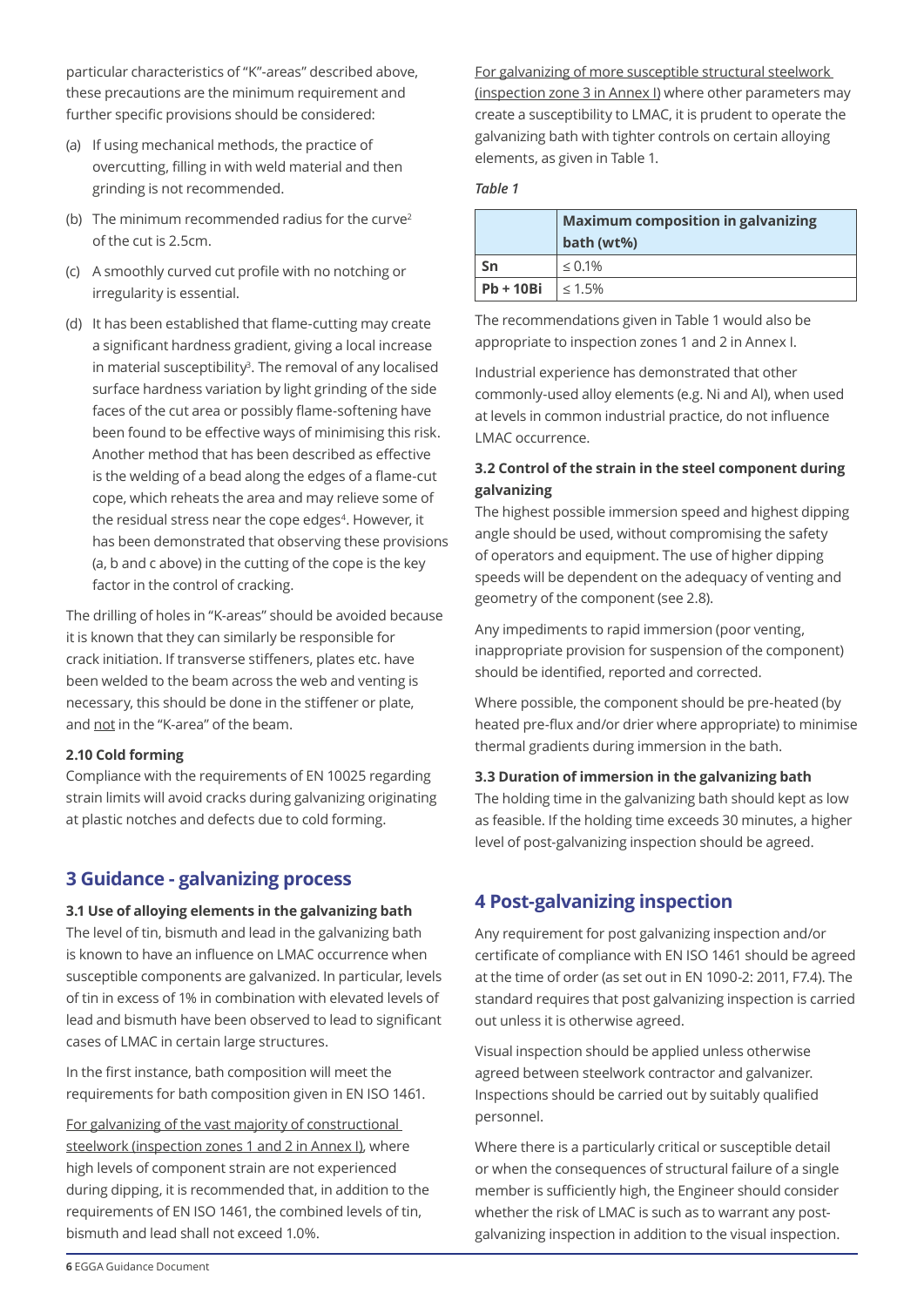#### *Table 2 Post-Galvanizing Inspection (refer also to Annex 1)*

| <b>Post Galvanizing</b>     | <b>Level of Inspection</b>                                                                         |
|-----------------------------|----------------------------------------------------------------------------------------------------|
| <b>Inspection Reference</b> |                                                                                                    |
| <b>Inspection Zone 1</b>    | Visual inspection of all accessible surfaces of components and joints. The inspector should        |
|                             | be suitably qualified and should be familiar with the fabrication details and possible crack       |
|                             | initiation sites. Inspection records should be produced and made available to the Engineer         |
|                             | when requested. Any further defects or indications shall be reported immediately and further       |
|                             | inspection (NDT) used to verify the report. If cracking is confirmed then an inspection schedule   |
|                             | shall be developed for all steelwork to ensure that other members are free of cracks.              |
| <b>Inspection Zone 2</b>    | Non-destructive testing (NDT) generally on areas where defects have been found through             |
|                             | visual inspection or other areas identified by the Engineer either in the Project Specification or |
|                             | noted on drawings.                                                                                 |
| <b>Inspection Zone 3</b>    | Systematic non-destructive testing (NDT) for areas identified by the Engineer either in the        |
|                             | Project Specification or noted on drawings.                                                        |

Any additional inspection required by the Engineer should form part of the Project Specification.

The Steelwork Contractor must ensure that any agreed post galvanizing inspection is completed, although it may be delegated to a subcontractor, the galvanizer or some other competent agency. The detailed inspection regime on the post-galvanized structure should be as detailed in the Project Specification.

The recommended inspection regime, which should take place as soon as possible after galvanizing, is shown in table 2. As a minimum, visual inspection of all accessible surfaces is recommended. This may be followed by a more detailed inspection using non-destructive testing if cracks are identified during the visual inspection.

The choice of inspection regime should be made with reference to Annex I.

The areas to be visually inspected should be defined by the Engineer taking in to account the type of structure and the criticality of the members. Particular attention should be paid to inspecting likely crack initiation sites such as welds, corners, gas-cut edges, holes etc.

Consideration should be given in the quality plan, to critical or sensitive areas of the fabrication that might be subject to higher levels of post-galvanizing inspection in the event that defects are found. This should be specified by the Engineer in the Project Specification.

Visual inspection is very effective for identification of significant cracking but for smaller cracks that cannot be detected by visual inspection, NDT systems are required. The use of additional NDT would not normally be considered unless there is evidence of a susceptibility to cracking and then it should be targeted at the areas where cracks have been identified.

The most suitable NDT techniques are magnetic flux tests (MT) according to EN ISO 9934-1 to 3 that take account of:

- the reduced sensitivity from coat thicknesses  $t_{Zn} \geq 50$  µm (Section 7, EN ISO 9934-1)
- limited accessibility in the area of spandrels from web, flange and endplates.

Satisfactory MT-Testing, for typical hot dip galvanized coating thicknesses as normally observed on structural steelwork, can be achieved by magnetization with electric flux, magnetic yoke or by hand-magnets. A sufficient magnetization time of 6 s and a subsequent post magnetization time of 6 s would provide sufficient time for the formation of indications. The magnetization should be checked by measuring the tangential magnetic field strength as closely as possible at the surface on the basis of the Hall-effect, which should attain a value of 4 kA/m (40 A/ cm). The documentation of the tests should comply with the requirements in EN ISO 9934-1.

#### **References**

- 1 EN ISO 14713: 1999, 'Protection against corrosion of iron and steel in structures – zinc and aluminium coatings – Guidelines'.
- 2 A 143-74 (Re-approved 1989), 'Standard practice for safeguarding against embrittlement of hot dip galvanized structural steel products and procedures for detecting embrittlement', ASTM
- 3 Langill T. J., and Schafly T 'Cope cracking in structural steel after galvanizing', Modern Steel Construction, 1995, vol. 35, pp40-43
- 4 ASTM A 385-05 'Practice for Providing High-Quality Zinc Coatings (Hot-Dip)'

#### **Acknowledgements**

This document has been prepared by EGGA's Technical and Research Committee with the valuable support of Professor M Feldmann and Dipl.-Ing. Dirk Schäfer (RWTH Aachen); Professor R Fratesi (Università Politecnica delle Marche, Ancona); Dr D Balloy (Ecole Centrale de Lille) and Dr R Pankert (for International Zinc Association). EGGA is also grateful to RWTH Aachen for permission to use the classification scheme given in Annex I and to Mr C Leighfield (Chairman, EGGA LMAC Working Group) for his contributions to the publication of this document.